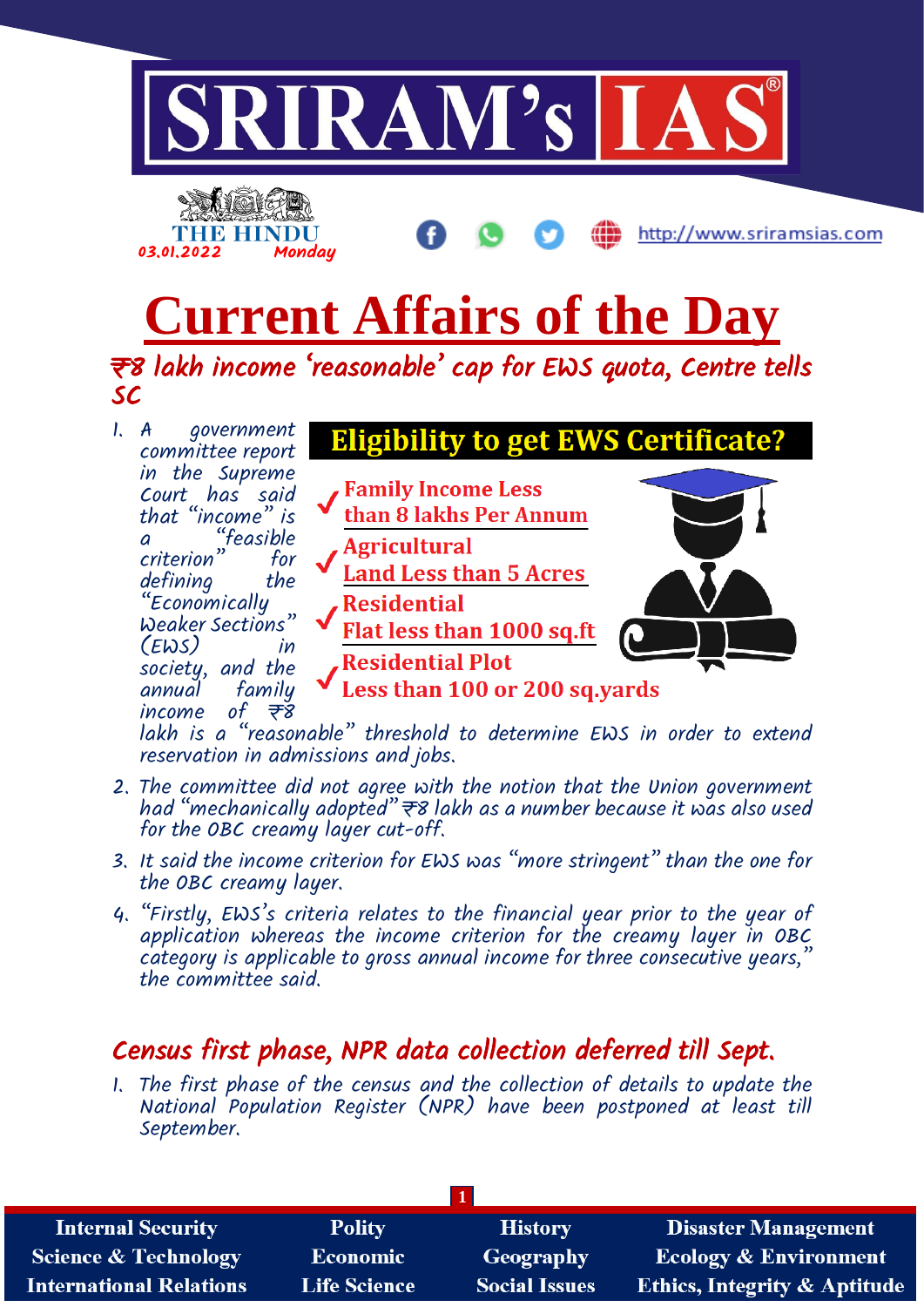





2. The Registrarof India<br>had in  $(RGI)$ December informed the States that the<br>freezing of freezing of<br>boundaries of boundaries of<br>districts. subdistricts, sub-<br>districts, tehsils. districts, talukas and police stations had been postponed till June 2022.



- 3. Freezing of boundary limits of administrative units, at least three months prior to the exercise, is a prerequisite for conducting the census. Even if the RGI issues an order in June to freeze the boundaries again, the exercise can take place only in September.
- 4. The first phase of Census 2021  $-$  the House listing and Housing Census along with updating the NPR  $-$  was scheduled to be held between April and September 2020 but was postponed due to the pandemic.



**2**

**Internal Security Science & Technology International Relations** 

**Polity Economic Life Science** 

**History** Geography **Social Issues** 

**Disaster Management Ecology & Environment Ethics, Integrity & Aptitude**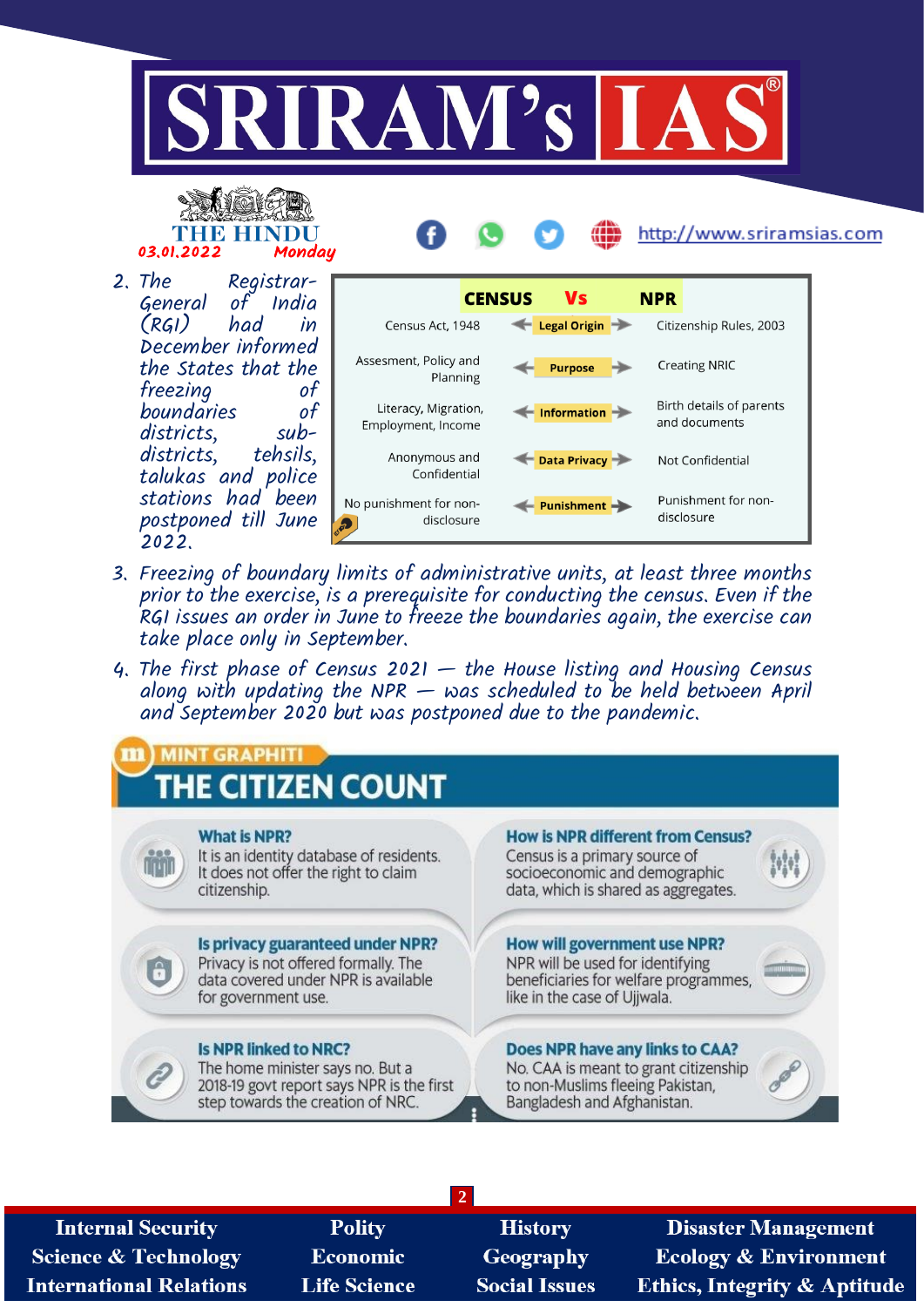



# Draft national air sports policy pushes for safety standards

- 1. The government released a draft national policy for air sports in the<br>country that country will require entities providing these services and their equipment to be registered, as well as be liable penalties.
- 2. The policy proposes two-tier governance structure for air

**SAFEL Union aviation ministry** has issued the draft National **Air Sports Policy 2022** 

 $\blacktriangleright$  The government is expected to request the **GST Council to consider** 

rationalising the rates on air sports equipment to 5% or even less

http://www.sriramsias.com

**An Air Sports Federation** of India will be established as the apex governing body



sports in the country, which will include an apex governing body called the Air Sports Federation of India (ASFI) and associations for each air sport.

- 3. It will cover activities like aerobatics, aeromodelling, amateur-built and experimental aircraft, ballooning, drones, gliding, hang gliding, paragliding, microlighting, paramotoring, skydiving, and vintage aircraft.
- 4. The ASFI will be an autonomous body under the Ministry of Civil Aviation and will represent India at the Lausanne-headquartered Fédération Aéronaautique Internationale (FAI) and other global platforms related to air sports.
- 5. It will provide governance over various aspects of air sports, including regulation, certification, competitions, awards and penalties.
- 6. Each air sports association will lay down its safety standards for equipment, infrastructure, personnel and training, and specify the disciplinary actions to be taken in case of non-compliance. Inability to do so may lead to penal action by the ASFI.

| <b>Internal Security</b>        | <b>Polity</b>       | <b>History</b>       | <b>Disaster Management</b>              |
|---------------------------------|---------------------|----------------------|-----------------------------------------|
| <b>Science &amp; Technology</b> | Economic            | Geography            | <b>Ecology &amp; Environment</b>        |
| <b>International Relations</b>  | <b>Life Science</b> | <b>Social Issues</b> | <b>Ethics, Integrity &amp; Aptitude</b> |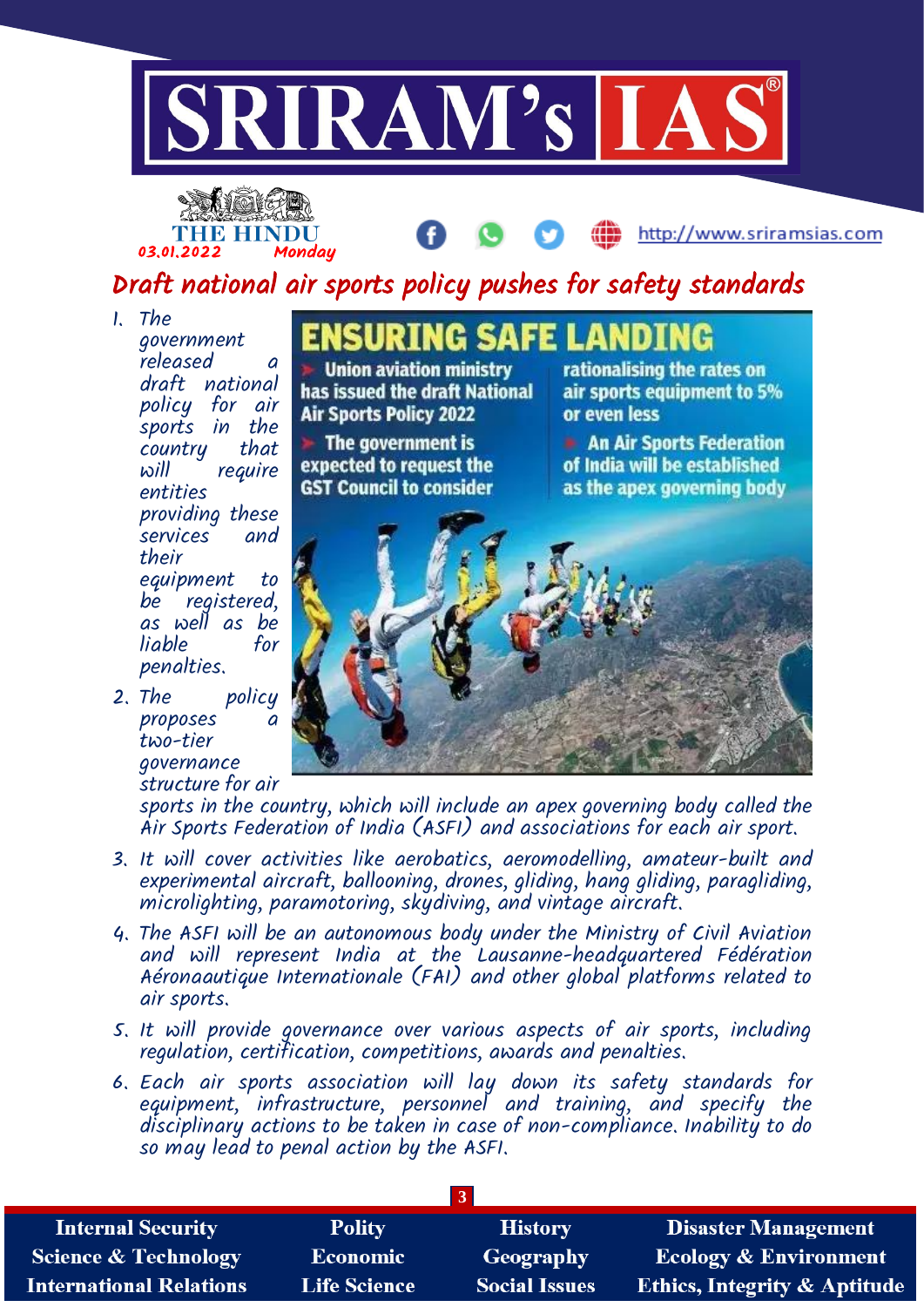

### Registration required

03.01.2022 Monday

THE HINDU

- 1. All persons and entities providing air sports services will be required to register as members of the respective air sports associations. Key equipment used will also have to be registered.
- 2. It is proposed that popular air sports attractions in the country such as Bir Billing in Himachal Pradesh, Gangtok in Sikkim, Hadapsar in Maharashtra and Vagamon in Kerala can be declared as a "control zone" for air sports in order to ensure the safety of other manned aircraft.
- 3. Schools and colleges will be encouraged to include air sports in their curriculum and their students will have the opportunity to participate in the FAI's international competitions.
- 4. The draft policy also aims to promote domestic design, development and manufacturing of air sports equipment under the Atmanirbhar Bharat Abhiyan; waive import duty on equipment for a few years; as well as request the GST Council to consider rationalising the GST rate on-air sports equipment to 5% or less.

# 'Malabar is the most complex naval exercise'

1. While the Navy gears up to hold its largest multilateral exercise 'Milan', there are requests from several countries for various formats of exercises, officials said, pointing out that Malabar is the most complex naval exercise India does with any other country.



http://www.sriramsias.com

- 2. Meanwhile, China continues to expand its presence and assistance in the region, the latest being the delivery of Ming class diesel-electric submarine to Myanmar, its second submarine after the first one given by India.
- 3. The tempo of exercises has been very high last few years and more and more countries want to exercise with us.
- 4. These engagements are further amplified by the bilateral logistics agreements, Navy to Navy agreements and information sharing agreements that India has concluded with several countries. Some countries

| <b>Internal Security</b>        | <b>Polity</b>       | <b>History</b>       | <b>Disaster Management</b>              |
|---------------------------------|---------------------|----------------------|-----------------------------------------|
| <b>Science &amp; Technology</b> | <b>Economic</b>     | Geography            | <b>Ecology &amp; Environment</b>        |
| <b>International Relations</b>  | <b>Life Science</b> | <b>Social Issues</b> | <b>Ethics, Integrity &amp; Aptitude</b> |